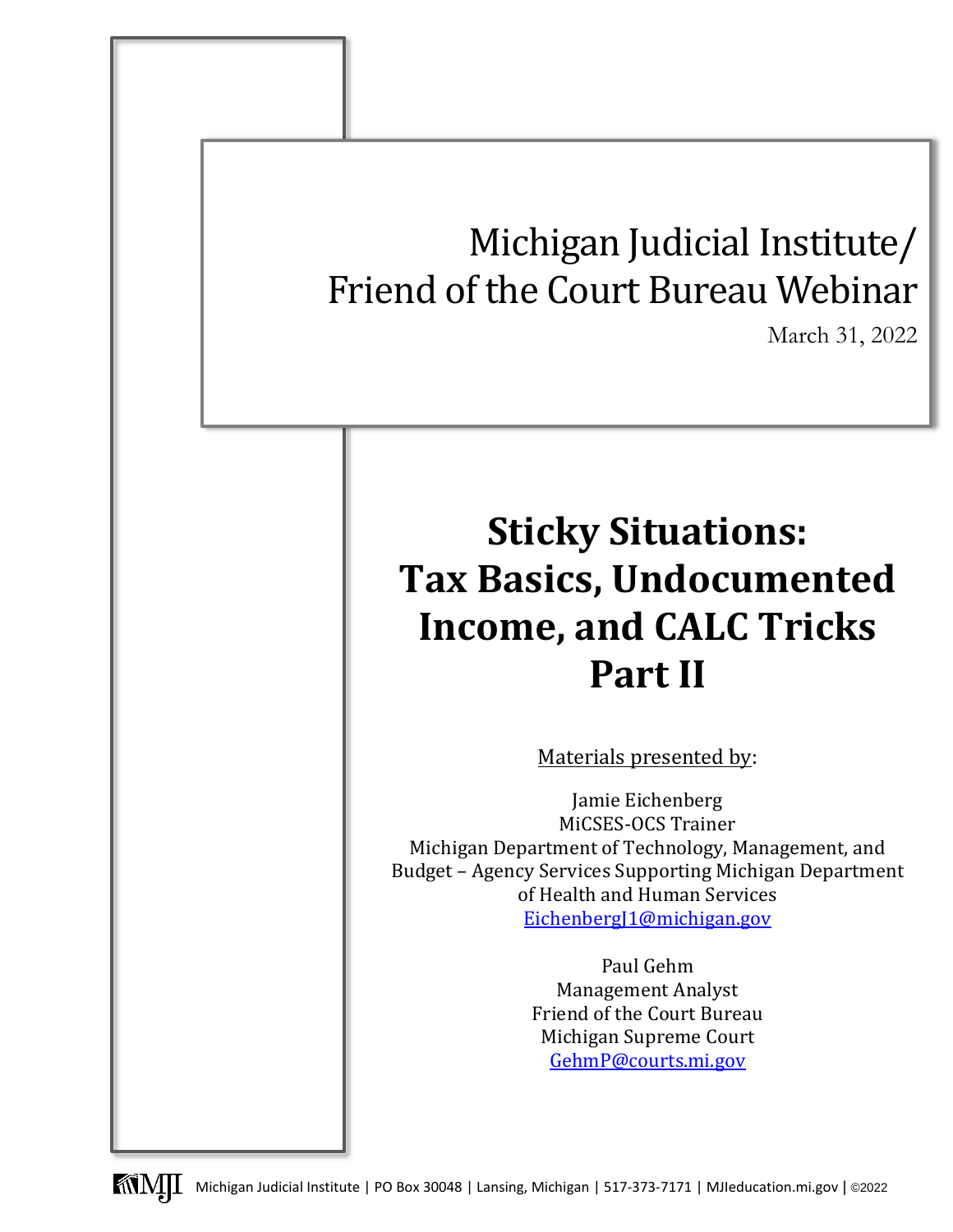Sticky Situations: Tax Basics, Undocumented Income, and CALC Tricks‐Part II

> Jamie Eichenberg, MiCSES Training Team Paul Gehm, SCAO FOCB Management Analyst

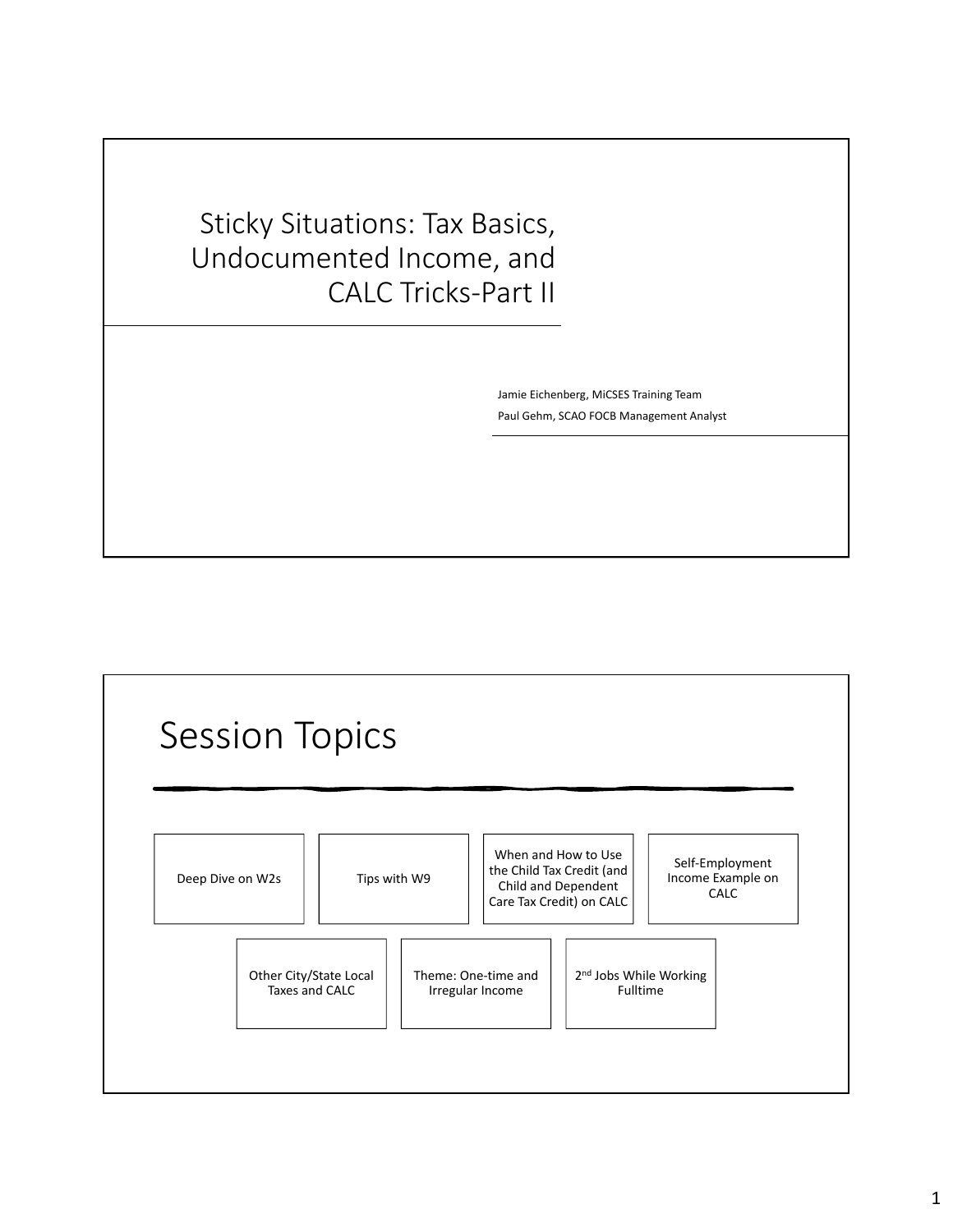

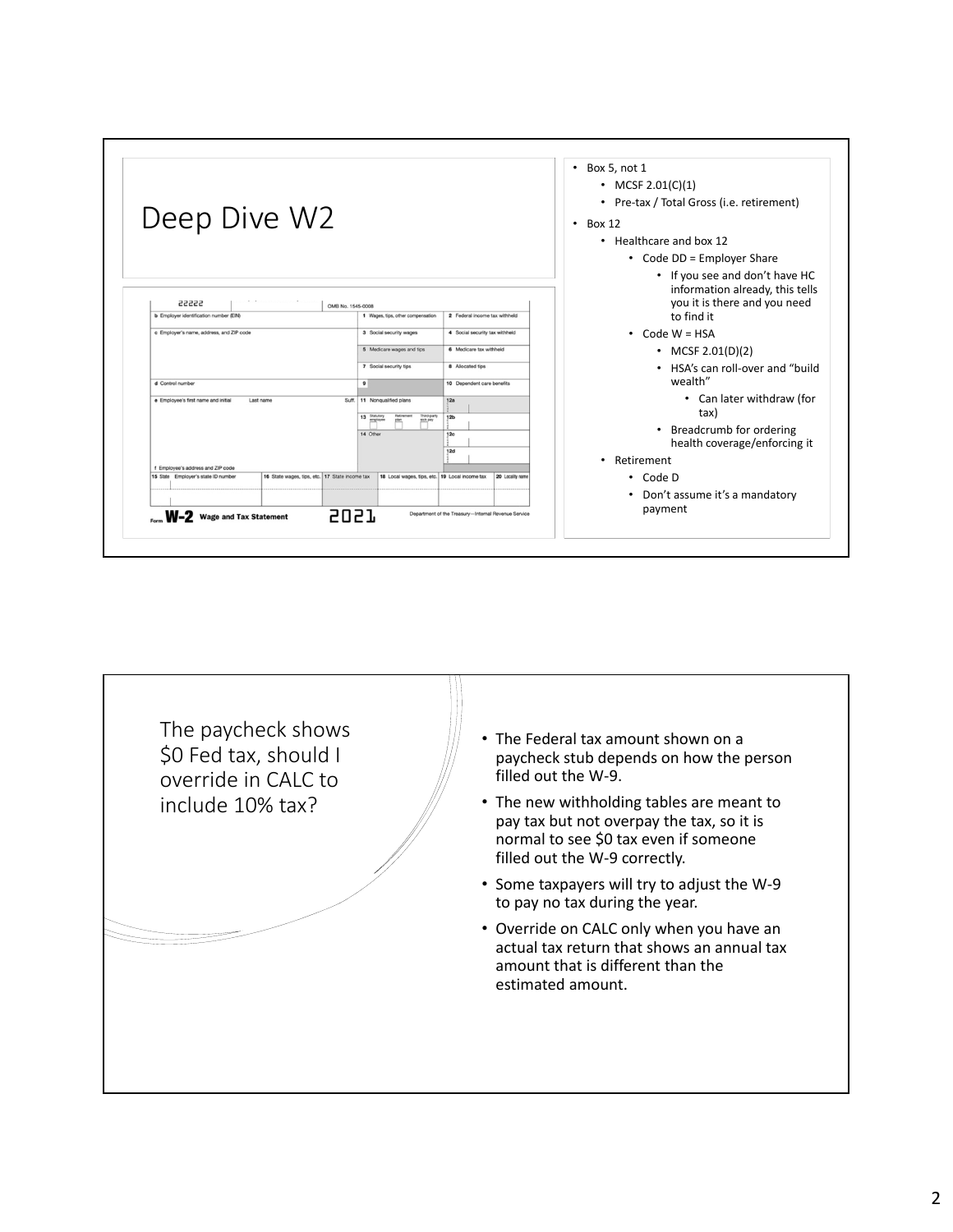

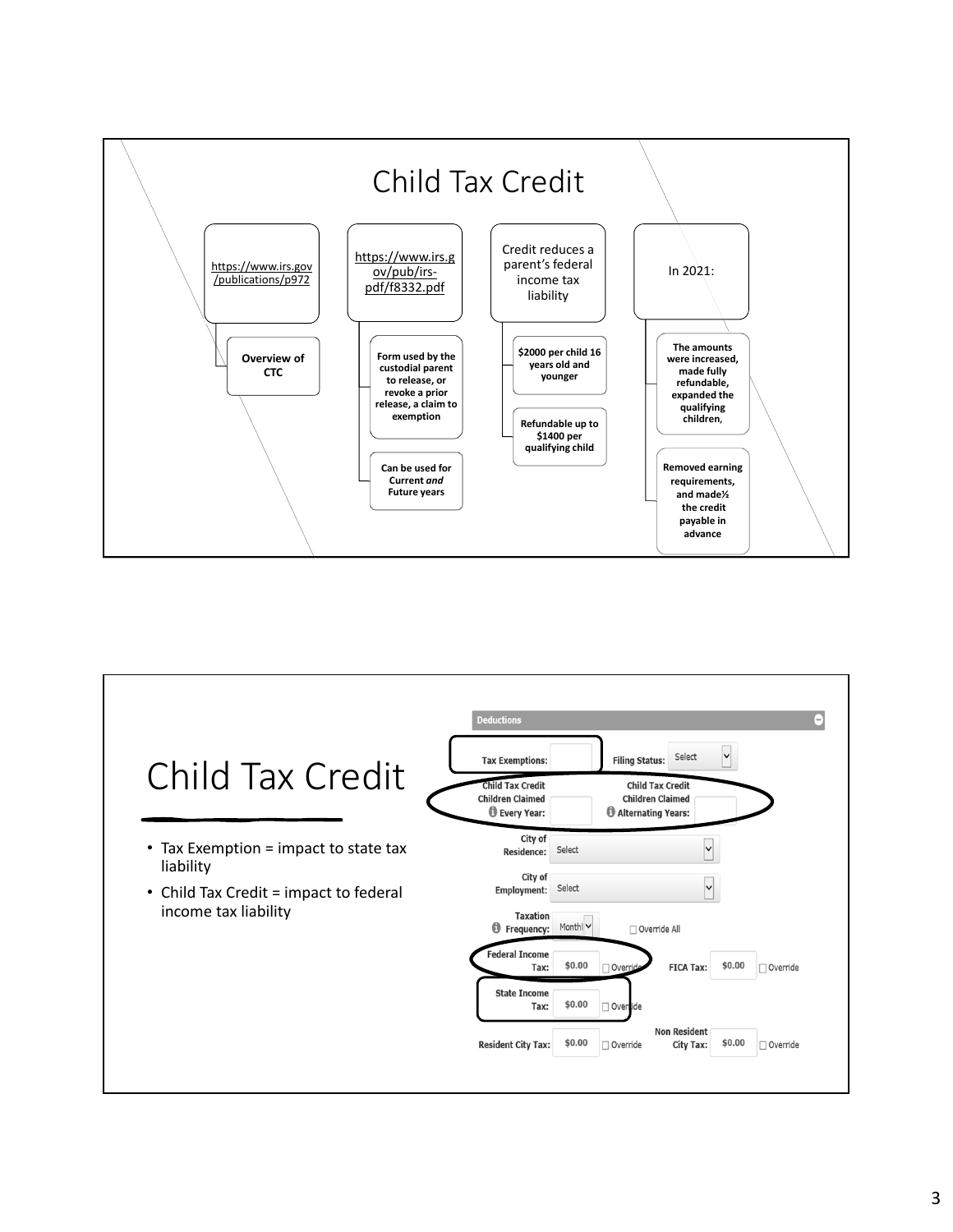| <b>Child and Dependent</b><br><b>Care Tax Credit</b> |                                     |                                    | Family<br>Financial<br>Health<br><b>Child Care</b>                                                                                                    |
|------------------------------------------------------|-------------------------------------|------------------------------------|-------------------------------------------------------------------------------------------------------------------------------------------------------|
|                                                      |                                     |                                    | Ω<br><b>Time in Child</b><br>$\overline{\mathsf{v}}$<br>Child Name: All<br>$\Box$ Potential Child Care<br>Select $\vee$<br>Care per Year:<br>(Months) |
|                                                      | 2020<br>and 2022                    | 2021                               | <b>Child Care</b><br>Monthly v<br><b>Expenses:</b>                                                                                                    |
| Child care<br><b>Expense Amount</b>                  | \$3000 single<br>\$6000<br>multiple | \$8000 single<br>\$16,000 multiple | Children: KIDDO<br>(Youngest → Oldest)<br><b>Child Care</b><br>Reimbursement 08/31/2026<br><b>End Date:</b><br>Override:<br>$\bullet$<br>$\Box$       |
| Max Credit Rate                                      | 35% up to<br>\$15k income           | 50% up to \$125k<br>income         |                                                                                                                                                       |
| Refundable                                           | <b>No</b>                           | Yes                                | <b>Child Care</b><br>Monthly $\vee$<br>Subsidies:                                                                                                     |
|                                                      |                                     |                                    | Child and<br>\$0.00<br>Monthly v<br>Dependent<br><b>Care Tax Credits:</b><br>□ Override                                                               |

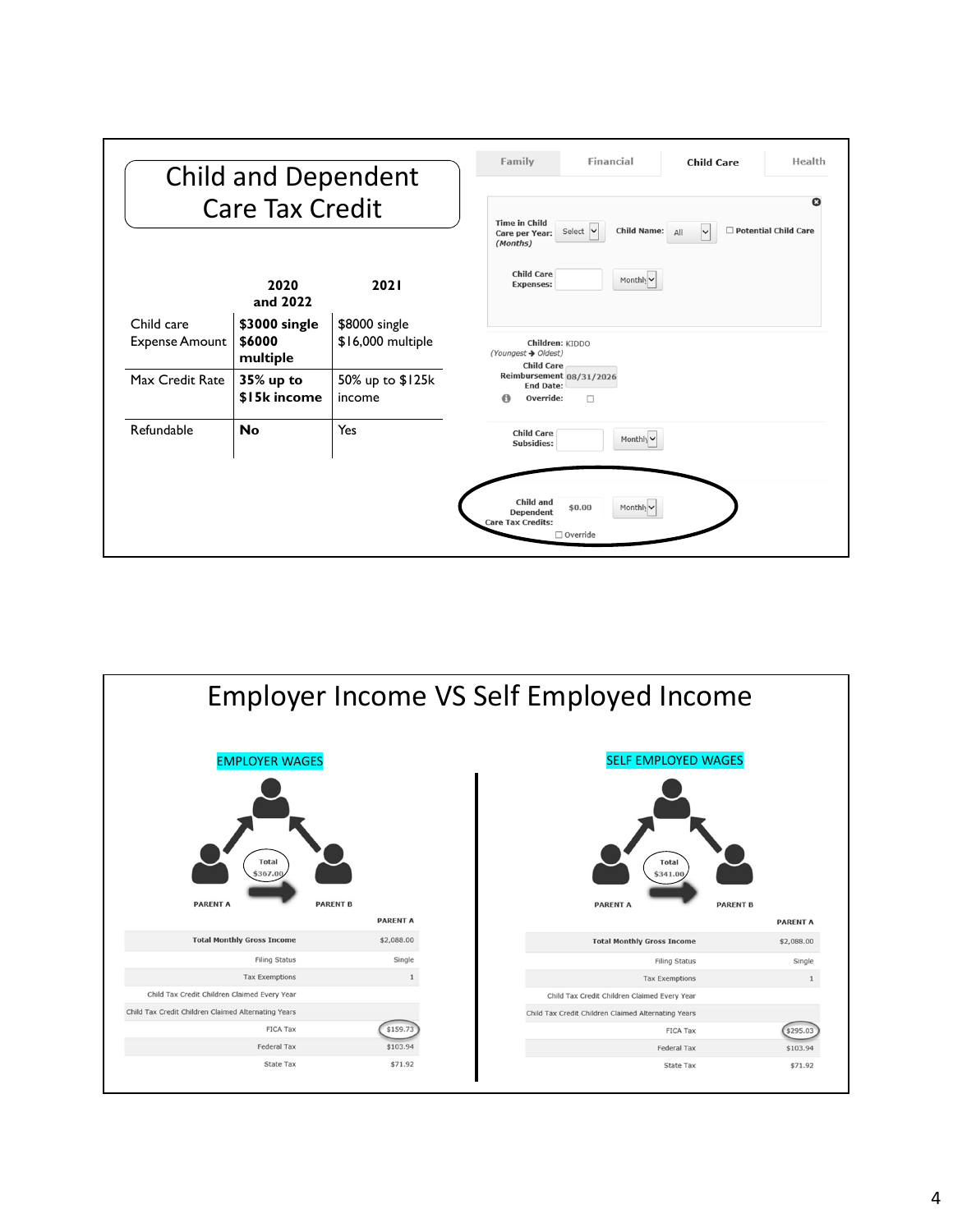

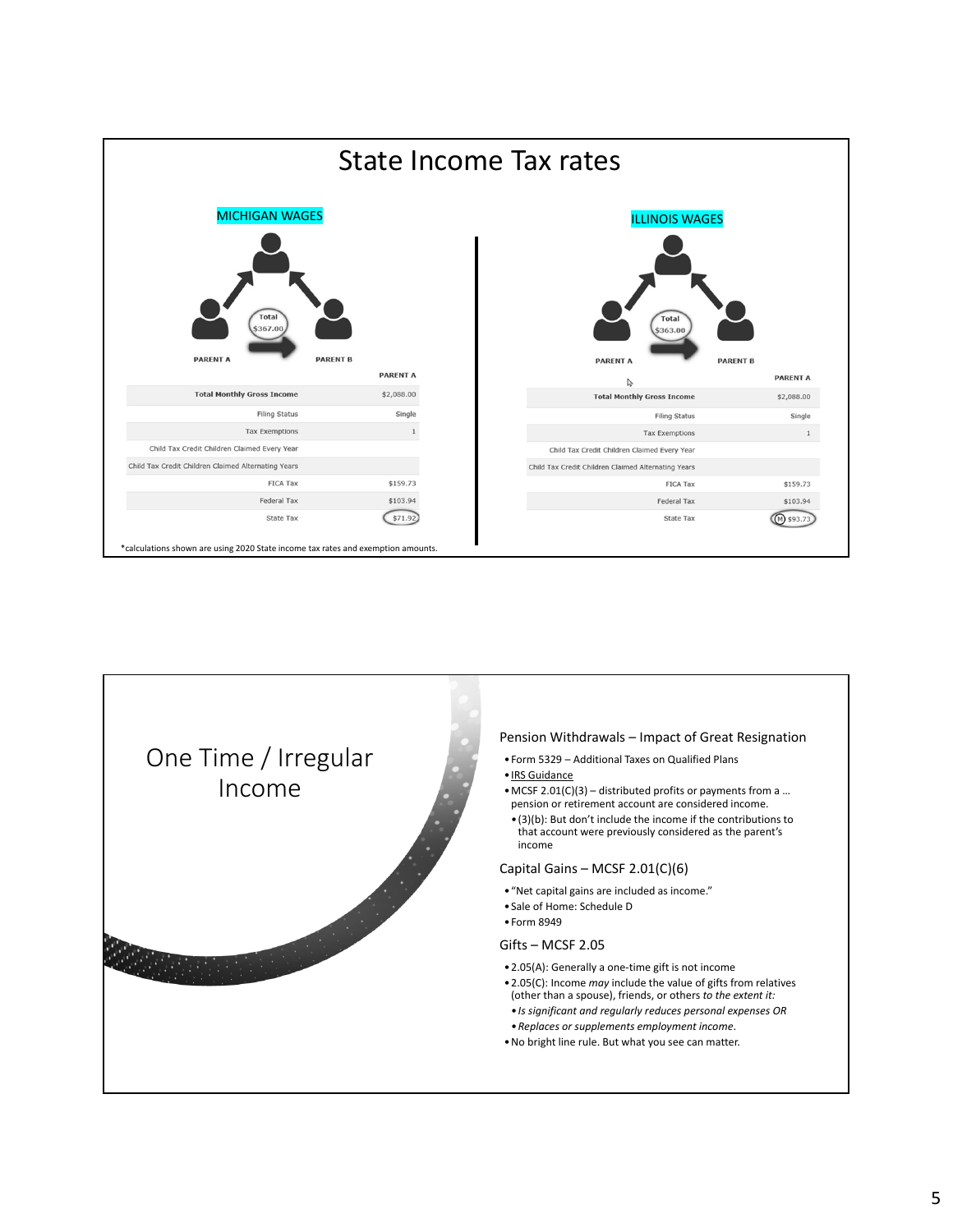